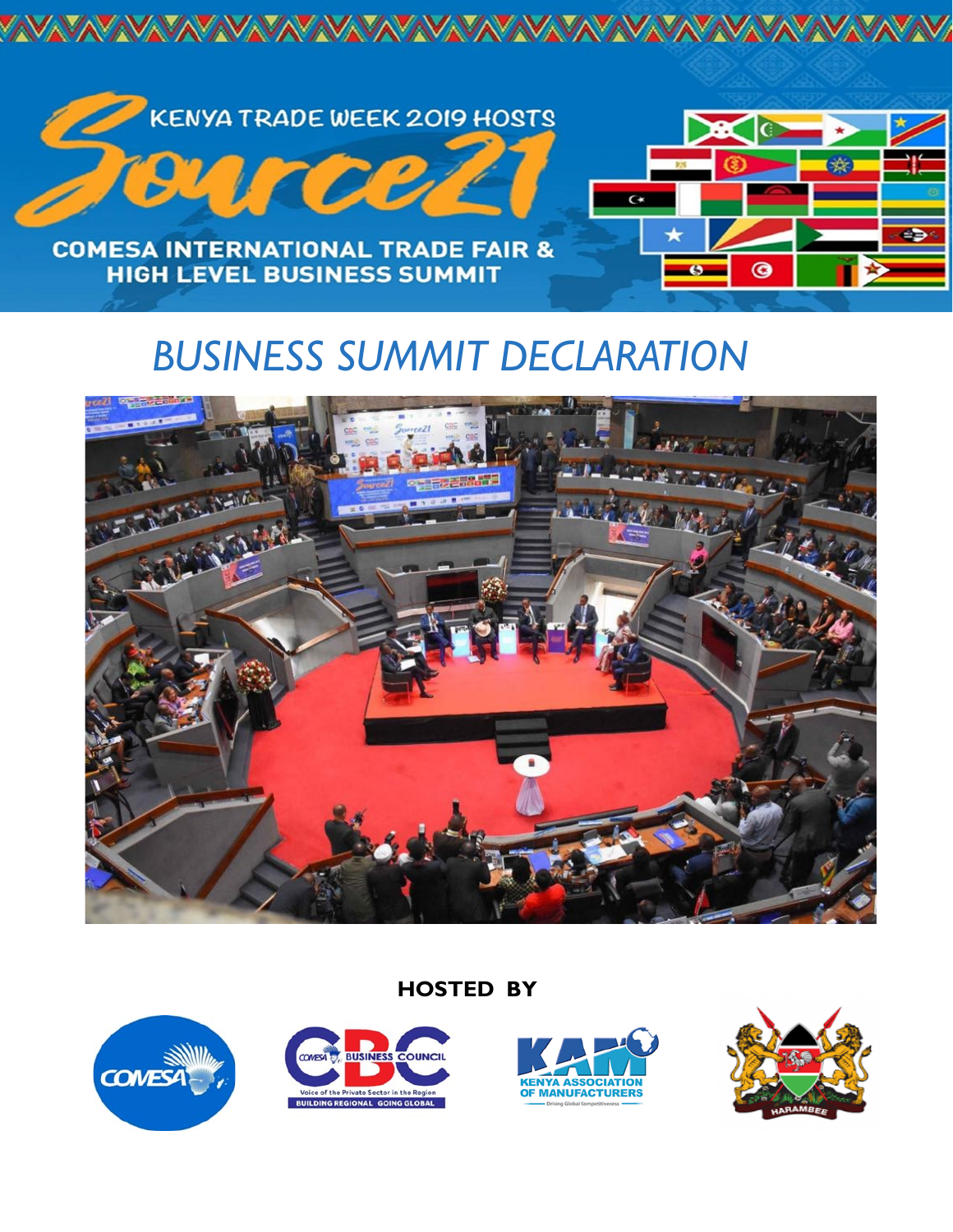We the COMESA Business Council, herein present our Source 21 Business Summit Declaration to adopt strategic efforts and actions that directly address issues for enhancing the capacities of local industries, local souring and intraregional trade.

**EXPRESSING** our utmost appreciation to the Heads of States that have been part of this Summit providing a platform for direct engagement and to set the pace for strategic actions to propel the growth of our local economies and drive towards regional integration.

**RECOGNSING** the mandate and the platform that has been given to the COMESA Business Council, giving direct interface to the COMESA Policy makers, affirming the indomitable partnership between the public and private sector in regional economic development.

**COMPLEMENTING** the direction and efforts of Africa's continental integration through the Agenda 2063 and recently ratified Continental Free Trade Area.

**FURTHER RECOGNISING** that for meaningful trade and industrialization the focus should be on integrating SMEs into the global and regional value chains and strengthening development of regional chains. At the center of, also the issues of increasing appetite, preference, consumption of local products and strengthening growth of local industries as key for ensuring growth in intraregional trade.

**UNDERSCORING** the need to develop and implement policies, regulations and strategies for the growth of sustainable businesses, particularly SMEs that can effectively participate in national, regional and global markets. Thereby, develop a private sector that can effectively participate within the COMESA, TFTA and AfCFTA integration and contribute effectively to job creation, poverty alleviation, trade, economic and sustainable development.

#### **WE HEREBY DECLARE AS FOLLOWS**:

#### **ON PRESIDENTIAL DIALOGUE**

- To ensure increased local sourcing within the region, promote industrial competitiveness and advance our regional integration there is need for the following:
- Addressing the bottlenecks to business competitiveness and dealing with the drivers of high cost to doing business in the region.
- Need to develop skills and education tailored to emerging technologies such as Industry 4.0, mobile technologies and others to improve our industrial competitiveness.
- Governments need to put in place specific strategies for promoting local sourcing, identify under consumption and develop strategies to cater for it. Promoting market access for Made in Africa products.
- To accelerate the implementation of the CFTA member states are urged to consider building upon the Rules of Origin and negotiated tariff from the TFTA.
- Promoting access to data and trade information, market opportunities from other countries to increase trade.
- Need for a balanced investment policy framework that is flexible and has scope for local procurement for both products and services including insurance to encourage growth of local industries.
- Borderless COMESA market should allow for free movement of persons and goods.
- Increased collaboration amongst businesses to create economies of scale and increase the number and scale of businesses with the regional and continental market.

#### **On Promoting Manufacturing Competitiveness**

- Member states are urged to address the cost of regulatory compliance to reduce the cost of production for local products and promote competitiveness of local manufacturing industry.
- Member States are urged to harmonize regulatory frameworks on standards in the region including adopting equivalence measures within COMESA.
- Member states are called upon to put in place a mechanism for trade remedies to deal with dumping within the markets.
- COMESA is encouraged to work on the development of regional value chains, focusing on the strengths and competitiveness of each country.
- There is need to develop regional e-commerce platforms/ systems to provide businesses with market information for linkages across the COMESA and African market.
- Member states are urged to review their taxation policies to improve the competitiveness of local industries.
- There is need for increased investment in research and development and other policies to stimulate investment for industry growth.